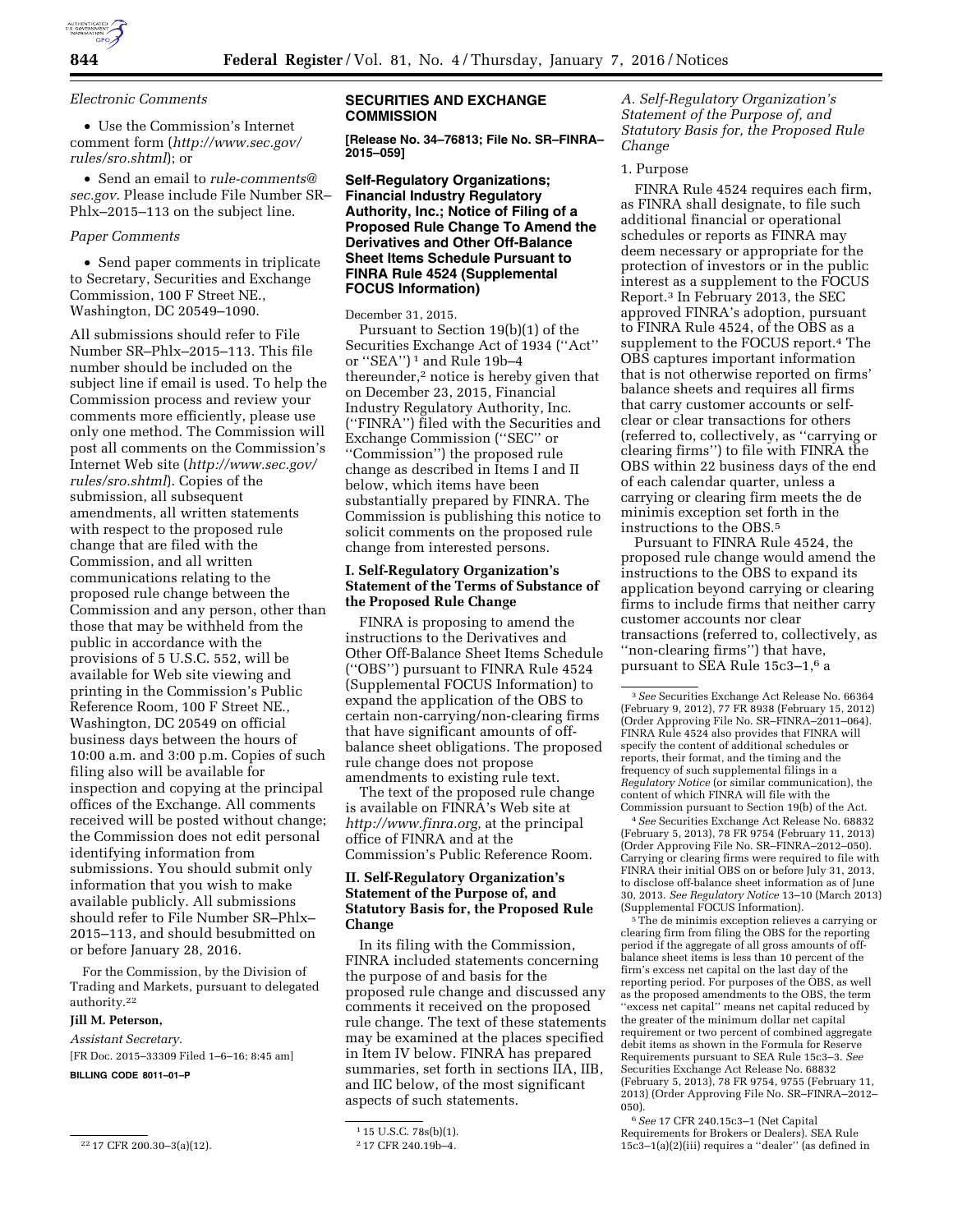minimum dollar net capital requirement equal to or greater than \$100,000, and at least \$10 million in reportable items pursuant to the OBS. As discussed in more detail below, FINRA believes this proposed expansion is necessary to effectively examine for compliance with, and enforce, its rules on capital adequacy. The proposed rule change does not otherwise change the OBS or its instructions, including the de minimis exception. Accordingly, consistent with the current OBS, any firm (*i.e.,* either a carrying or clearing firm or a non-clearing firm) that meets the de minimis exception need not file the OBS for the reporting period.7 Further, under the proposed rule change, as under the current OBS, any firm that is required to file the OBS must do so as of the last day of a reporting period within 22 business days of the end of each calendar quarter.

When FINRA proposed the OBS, FINRA noted the need, in the aftermath of the financial crisis, to obtain more comprehensive and consistent information regarding carrying or clearing firms' off-balance sheet assets, liabilities and other commitments.8 By requiring carrying or clearing firms to report their gross exposures in financing transactions (*e.g.,* reverse repos, repos and other transactions that are otherwise netted under generally accepted accounting principles, reverse repos and repos to maturity and collateral swap transactions), interests in and exposure to variable interest entities, non-regular way settlement transactions (including to-be-announced or TBA 9 securities and delayed delivery/settlement transactions), underwriting and other financing commitments, and gross notional amounts in centrally cleared and non-

<sup>7</sup> However, a firm that claims the de minimis exception must affirmatively indicate through the eFOCUS system that no filing is required for the reporting period. *See Regulatory Notice* 13–10

(March 2013) (Supplemental FOCUS Information). 8*See* Securities Exchange Act Release No. 68270 (November 20, 2012), 77 FR 70860 (November 27, 2012) (Notice of Filing File No. SR–FINRA–2012– 050).

9FINRA Rule 6710(u) defines ''TBA'' to mean a transaction in an Agency Pass-Through Mortgage-Backed Security (''MBS'') or a Small Business Administration (''SBA'')-Backed Asset-Backed Security (''ABS'') where the parties agree that the seller will deliver to the buyer a pool or pools of a specified face amount and meeting certain other criteria but the specific pool or pools to be delivered at settlement is not specified at the Time of Execution, and includes TBA transactions for good delivery and TBA transactions not for good delivery. Agency Pass-Through MBS and SBA-Backed ABS are defined under FINRA Rule 6710(v) and FINRA Rule 6710(bb), respectively. The term ''Time of Execution'' is defined under FINRA Rule 6710(d).

centrally cleared derivative transactions on the OBS, FINRA has been able to more effectively monitor on an ongoing basis the potential impact that such offbalance sheet activities may have on carrying or clearing firms' net capital, leverage and liquidity, and their ability to fulfill their customer protection obligations.

Since the OBS became effective, however, FINRA has observed considerable principal trading activities of some non-clearing firms. In particular, through its efforts to establish margin requirements for the TBA market <sup>10</sup> and subsequent examinations of firms' margining practices related to all securities transactions with extended settlement dates, FINRA has become aware of nonclearing firms with both material TBA transactions as well as other types of securities transactions with extended settlement dates. In the case of TBA transactions, non-clearing firms may have entered into a Master Securities Forward Transaction Agreement (''MSFTA'') 11 with their clients and are principal to the TBA transactions. In the case of other transactions with extended settlement dates cleared through a clearing firm, non-clearing firms are principal to the trades and financially responsible to the clearing firms for any losses that may result from clients' failures to complete the transactions on the date of settlement. Therefore, these transactions may present significant financial exposure for non-clearing firms. FINRA is concerned about firms appropriately monitoring their financial exposure and applying capital charges for these transactions as required for compliance with SEA Rule 15c3–1.12 Further, such transactions are not reported on non-clearing firms' balance sheets, making it difficult to monitor their compliance with capital requirements.

As a result of these concerns, and to ensure that all firms with significant derivative and off-balance sheet positions report these positions to FINRA on a consistent and regular basis, FINRA is proposing to expand the

reporting requirements of the OBS to non-clearing firms that have a minimum dollar net capital requirement equal to or greater than \$100,000, and at least \$10 million in reportable items pursuant to the OBS. The current de minimis exception would remain available to any firm that conducts limited offbalance sheet activity.13

If the Commission approves the proposed rule change, FINRA will announce the implementation date (*i.e.,*  the first quarterly reporting period for newly affected firms 14) in a *Regulatory Notice* to be published no later than 60 days following Commission approval of the proposed rule change. The implementation date will be no later than 210 days following Commission approval of the proposed rule change.

# 2. Statutory Basis

FINRA believes that the proposed rule change is consistent with the provisions of Section  $15A(b)(6)$  of the Act,<sup>15</sup> which requires, among other things, that FINRA rules must be designed to prevent fraudulent and manipulative acts and practices, to promote just and equitable principles of trade, and, in general, to protect investors and the public interest. FINRA believes that the proposed rule change is consistent with the Act because expanding the reporting requirements of the OBS to the proposed non-clearing firms would permit FINRA to assess effectively on an ongoing basis the potential impact offbalance sheet activities may have on these firms' net capital, leverage and liquidity, and ability to fulfill obligations to other members and counterparties. FINRA also expects that impacted non-clearing firms, as well as their correspondent clearing firms, would benefit from increased awareness of their open trade exposures, which may reduce their potential for losses, encourage better counterparty risk management and promote firms' financial stability. The proposed rule change is also consistent with Section 712(b)(3)(B) of the Dodd-Frank Wall Street Reform and Consumer Protection Act in that it is necessary to enable FINRA to more effectively examine for compliance with, and enforce, its rules on capital adequacy.16

SEA Rule 15c3–1(a)(2)(iii)) to maintain net capital

<sup>10</sup>*See* Securities Exchange Act Release No. 76148 (October 14, 2015), 80 FR 63603 (October 20, 2015)

<sup>&</sup>lt;sup>11</sup> The Securities Industry and Financial Markets Association (''SIFMA'') developed, and subsequently updated, in coordination with the Treasury Market Practices Group (''TMPG''), the MSFTA as a standard industry template for forward and other delayed delivery transactions involving mortgage-backed and asset-backed securities. *See, e.g., SIFMA Guidance Notes to the Master Securities Forward Transaction Agreement* (December 2012), available at: *[http://www.sifma.org/services/](http://www.sifma.org/services/standard-forms-and-documentation/mra,-gmra,-msla-and-msftas/) [standard-forms-and-documentation/mra,-gmra,](http://www.sifma.org/services/standard-forms-and-documentation/mra,-gmra,-msla-and-msftas/)  msla-and-msftas/.* 

<sup>12</sup> 17 CFR 240.15c3–1.

<sup>13</sup>*See supra* note 5.

<sup>14</sup>Carrying or clearing firms that are currently subject to the OBS's reporting requirements would not be impacted by the proposed rule change and shall continue to file on a quarterly basis, as required, without interruption.

<sup>15</sup> 15 U.S.C. 78*o*–3(b)(6).

<sup>16</sup>Public Law 111–203, 124 Stat. 1376 (2010).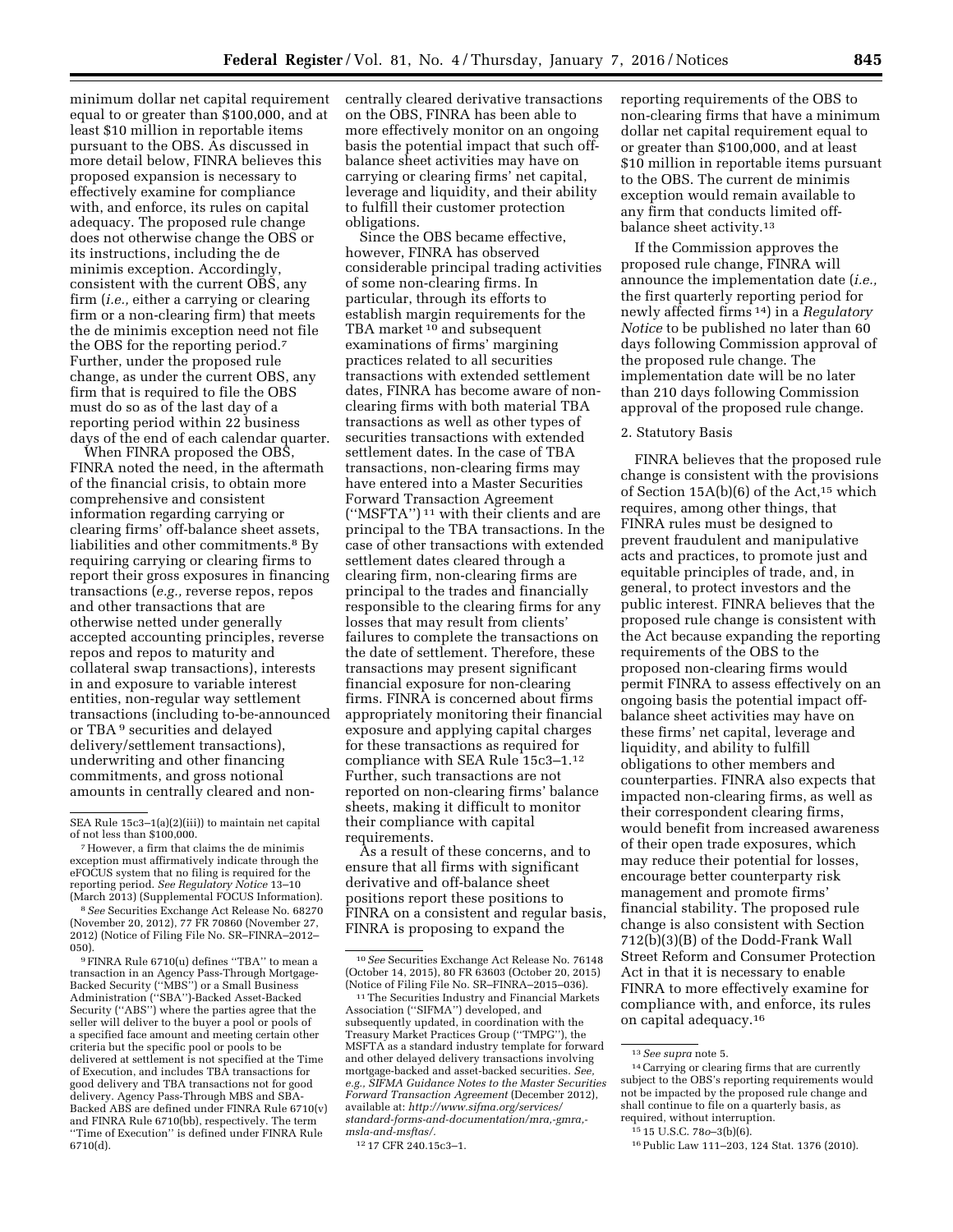### *B. Self-Regulatory Organization's Statement on Burden on Competition*

FINRA does not believe that the proposed rule change will result in any burden on competition that is not necessary or appropriate in furtherance of the purposes of the Act. FINRA has carefully crafted the proposed rule change to achieve its intended and necessary regulatory purpose while minimizing the burden on firms.

### *Economic Impact Assessment*

The purpose of the proposal is to ensure that all firms with significant derivative and off-balance sheet positions report these positions to FINRA on a consistent and regular basis. Specifically, the proposal extends the reporting requirement to non-clearing firms that have a minimum dollar net capital requirement equal to or greater than \$100,000, and at least \$10 million in reportable items pursuant to the OBS. The primary anticipated net benefit of the proposal is better insights into the size and nature of firms' open exposures in TBA and other extended settlement transactions or other off-balance sheet exposures. This information would enable FINRA to more efficiently monitor on an ongoing basis the financial condition of member firms, including firms' compliance with capital adequacy rules. FINRA also expects that impacted non-clearing firms, as well as their correspondent clearing firms, would benefit from increased awareness of their open trade exposures, which may reduce their potential for losses. Accordingly, FINRA's experience suggests that firms may apply better counterparty risk management practices as a result of extending the OBS to the additional firms.

FINRA estimates that approximately 100 additional firms will be required to file the OBS under the proposal, though the actual number will fluctuate as offbalance sheet items and excess net capital vary depending on firms' reporting figures. However, the filing of the OBS is not expected to have significant compliance costs for the newly affected firms and will not impact member firms currently required to file the OBS.17 The information required for proposed newly affected firms to complete the OBS should be accessible to firms due to firms' obligations to maintain books and records and to take applicable capital

charges in relation to off-balance sheet transactions. Further, FINRA understands that correspondent clearing firms typically provide non-clearing firms with information on all open trades or provide non-clearing firms with ready access to such information, either of which could serve as a potential source for the required information for non-clearing firms. Finally, as discussed above, for those firms that conduct limited off-balance sheet activity, the proposed amended OBS retains the de minimis exception for each reporting period.18

The proposal will ensure that all firms with significant off-balance sheet obligations are required to report them in a consistent manner. Further, the reporting requirement is expected to create positive externalities as firms that currently do not report this information will be able to better monitor and manage their counterparty exposures, better manage their participation in offbalance sheet activities and maintain sufficient net capital to support such transactions. To the extent that member firms reduce their off-balance sheet activities as a result of this rule, impacted customers may incur search costs as they replace their broker counterparties.

A potential significant benefit of the proposal may arise from enhanced monitoring of systemic risk that is caused by the interconnectedness of firms through significant counterparty exposure and likelihood of correlated defaults in the financial industry. This enhanced monitoring of systemic risk should also benefit clearing firms as counterparty risk is partially mitigated for these firms as a result of better monitoring of financial exposures created by these transactions. There is academic evidence that banking systems may be less prone to crises if more comprehensive financial reporting regimes are in effect, even when the reporting is only to the regulator.19

FINRA considered alternative thresholds, such as extending the OBS reporting requirements to non-clearing firms with less than \$10 million in reportable items, when developing the proposed rule change. In connection with this proposal, FINRA identified 334 firms that currently do not file the OBS with open exposure in TBA and other extended settlement transactions totaling approximately \$93.3 billion.20

FINRA reviewed their aggregate exposures in TBA and other extended settlement transactions and found that the majority of these firms (227 firms) had open exposures of less than \$10 million, totaling approximately \$363 million, and that the level of firms' exposures dropped off significantly below the \$10 million threshold. In this regard, of the non-clearing firms identified to have less than \$10 million in TBA and other extended settlement exposure, the vast majority of those (204 firms) had exposure of less than \$5 million, totaling approximately \$206 million. Accordingly, the firms with open TBA and other extended settlement transactions of less than \$10 million collectively account for less than 1% of the total aggregate open TBA and other extended settlement transactions of the non-clearing firms identified. FINRA does not believe that the purpose of the proposed rule change is furthered by requiring firms with relatively immaterial levels of this type of exposure to file the OBS. Therefore, FINRA believes that extending the reporting requirements to non-clearing firms meeting the chosen criteria—that is, those with a minimum dollar net capital requirement equal to or greater than \$100,000 (the required minimum dollar net capital for dealers under SEA Rule  $15c3-1(a)(2)(iii)$  21) and at least \$10 million in reportable items—will capture those non-clearing firms with the most significant amounts of offbalance sheet exposure and possible risk to other members and counterparties.

# *C. Self-Regulatory Organization's Statement on Comments on the Proposed Rule Change Received From Members, Participants, or Others*

Written comments were neither solicited nor received.

# **III. Date of Effectiveness of the Proposed Rule Change and Timing for Commission Action**

Within 45 days of the date of publication of this notice in the **Federal Register** or within such longer period (i) as the Commission may designate up to 90 days of such date if it finds such longer period to be appropriate and publishes its reasons for so finding or (ii) as to which the self-regulatory

<sup>17</sup>For example, in discussions with non-clearing firms regarding the proposal, several firms estimated that it would take no more than a few hours per quarter and cost \$5,000 to \$10,000 per year to file the OBS.

<sup>18</sup>*See supra* note 5.

<sup>19</sup>Solomon A. Tadesse, *The Economic Value of Regulated Disclosure: Evidence from the Banking Sector,* 25 J. Acct. & Pub. Pol'y 32–70 (2006).

<sup>20</sup>To assess the potential size of TBA and other extended settlement transactions of non-clearing firms, FINRA conducted a survey of some of the

largest correspondent clearing firms. The figures represented are only approximate and represent identified non-clearing firms' exposures as of a specific date. As exposures in TBA and other extended settlement trades vary from month to month, the actual number of firms falling into these categories will change, as will the number of firms required to file the OBS on any given month.